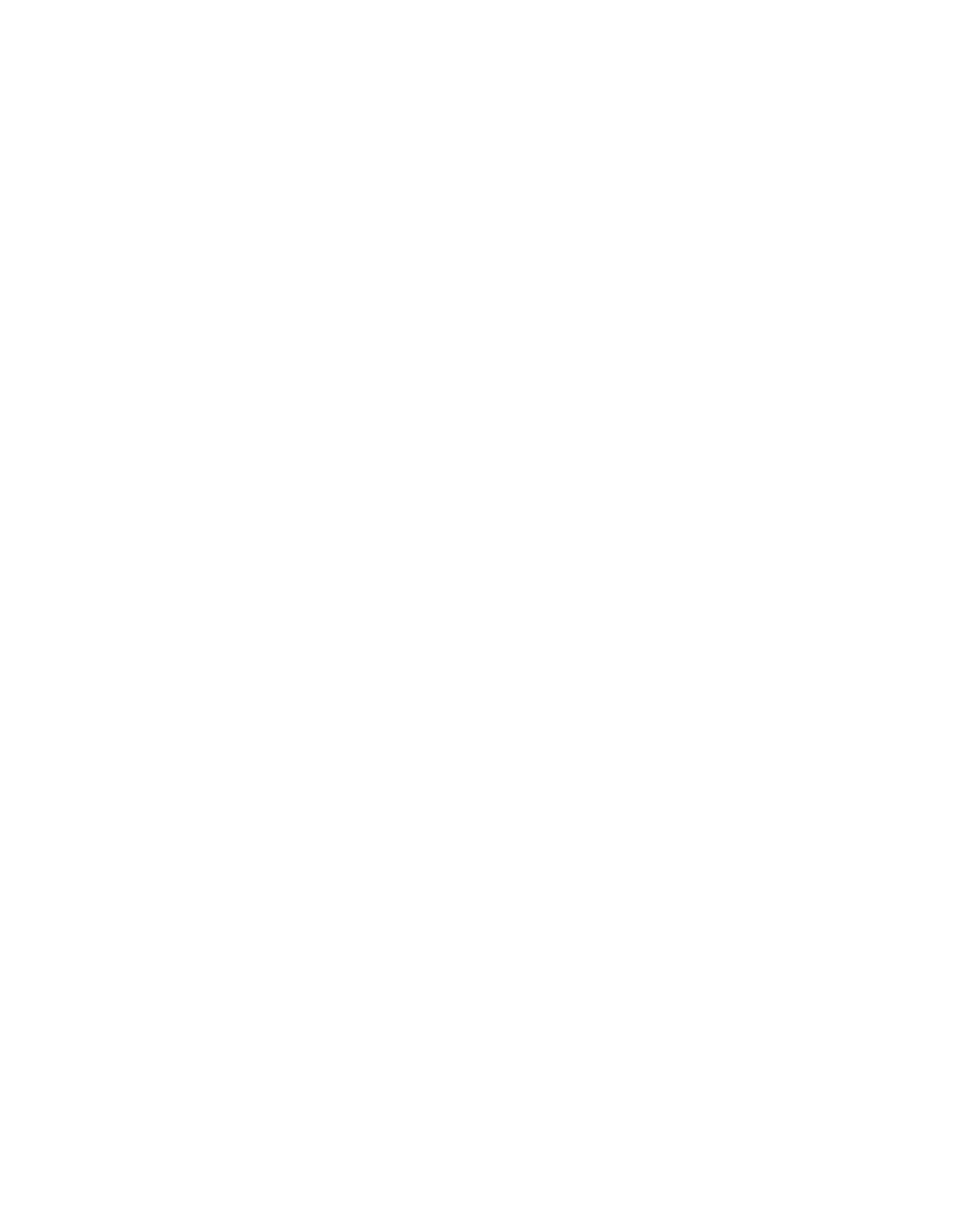We were created to unfold our Divine purpose in Divine order. How do I know this? I have experienced the following principles unfold over the course of my life. The following affirmations are intended to open your awareness to the grace and blessings you already have in your life. Affirmations repeated mean nothing unless you feel their intention and emotionalize their intent. Repeat these mantras every day until you feel their essence. Once you internalize them, you will experience the results of their Divine power to allow Divine goodness to be an ongoing experience in your life. Be diligent with these mantras and feel your inner presence of spirit, the power of your emotional commitment, the knowledge of your accomplishment and the creativity of expecting your Divine desires. May God bless you on your path and open your awareness to the bounty of God's omniverse every day of your life!

**The Foursquare Aspects of Living** encompasses the physical, emotional, mental and spiritual qualities of our beings. Everything we say, feel, think and become aware of manifests in the expression of our behavior. Our values come from a combination of these aspects and they trigger how we live our lives and what experiences we encounter.

**The Foursquare Opportunities** for our individual growth and expansion of the four aspects of beings involve the development of our bodies, our belief systems, our intellectual capabilities and our spiritual resolve. We experience growth and expansion in our beings when we move toward optimum performance and move away from behaviors that undermine our development. By practicing prayer, meditation and service we come to a state of fulfillment in manifesting our Divine purpose in Divine order.

**The Foursquare Possibilities** for us to become the embodiment of our Divine purposes revolves around the awareness that we have options in our lives to grow and expand. We need to become aware that we can attain a state of perfect health. We can operate from wealth by living in truth based on facts and not opinions. We can live in prosperity by living in Divine love. We come to learn that being aware of the abundance of the omniverse comes from living in health, living from wealth and living in prosperity.

**The Foursquare Probabilities** are the result of us living consistently in health, wealth, prosperity and abundance. These probabilities are an inner knowingness that what we create is a result of what we accept as true and what we allow to be present in our lives. It is an ongoing state of Divine alignment where we operate in the flow of complete manifestation of our Divine purpose in Divine order.

**The Foursquare Essentials** of living in joy, peace, understanding and love come from consistently living in the allowance of health, wealth, prosperity and abundance. It is declaring that "I am THAT (health, wealth, prosperity and abundance), I am" and not declaring "I am sick, poor, ineffective and only have access to limited resources." It is co-creating your reality each and every day by living in Oneness with the Divine.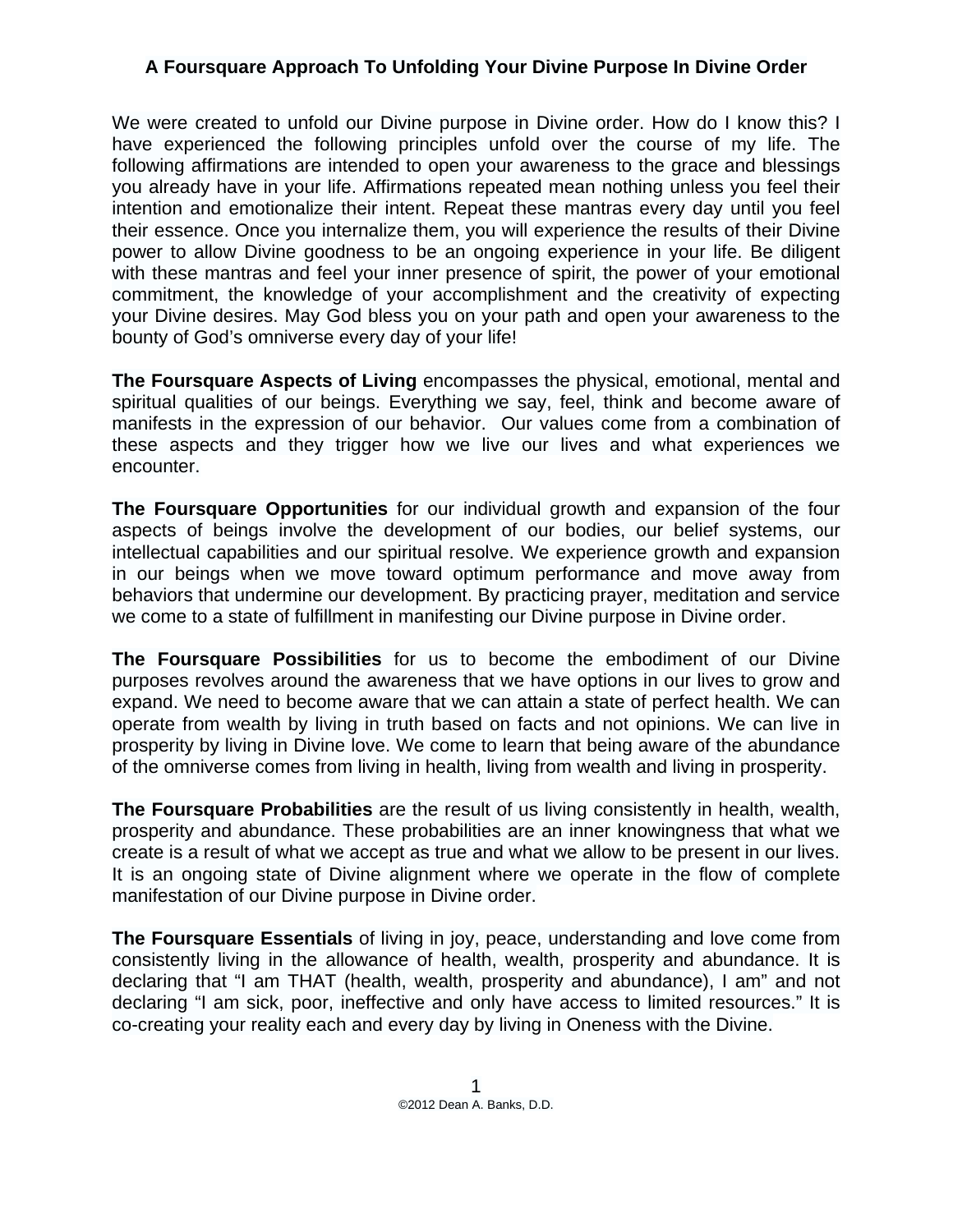# **The Foursquare Aspects of Living:**

**Physical** - Every day my body seeks its own level of physical health. I support and encourage this by eating healthy foods, exercising to maintain balance and order and resting to provide the reduction of stress.

**Emotional** - Every day my feelings move toward emotional wealth. I discharge any and all erroneous beliefs that don't serve my greater purpose of sharing love with all in Divine order.

**Mental** - Every day the thoughts in my mind move toward prosperity in ideas, implementation of ideas and clear and distinct pictures of the ideas that contribute to my growth and expansion into living my Divine purpose.

**Spiritual** - Every day the blessings of the Divine make me more aware of my spiritual abundance. Through the responsible choices of my free will, Divine grace and unconditional love I make steps to get out of my own way to actualize and manifest whom and what I was created to be.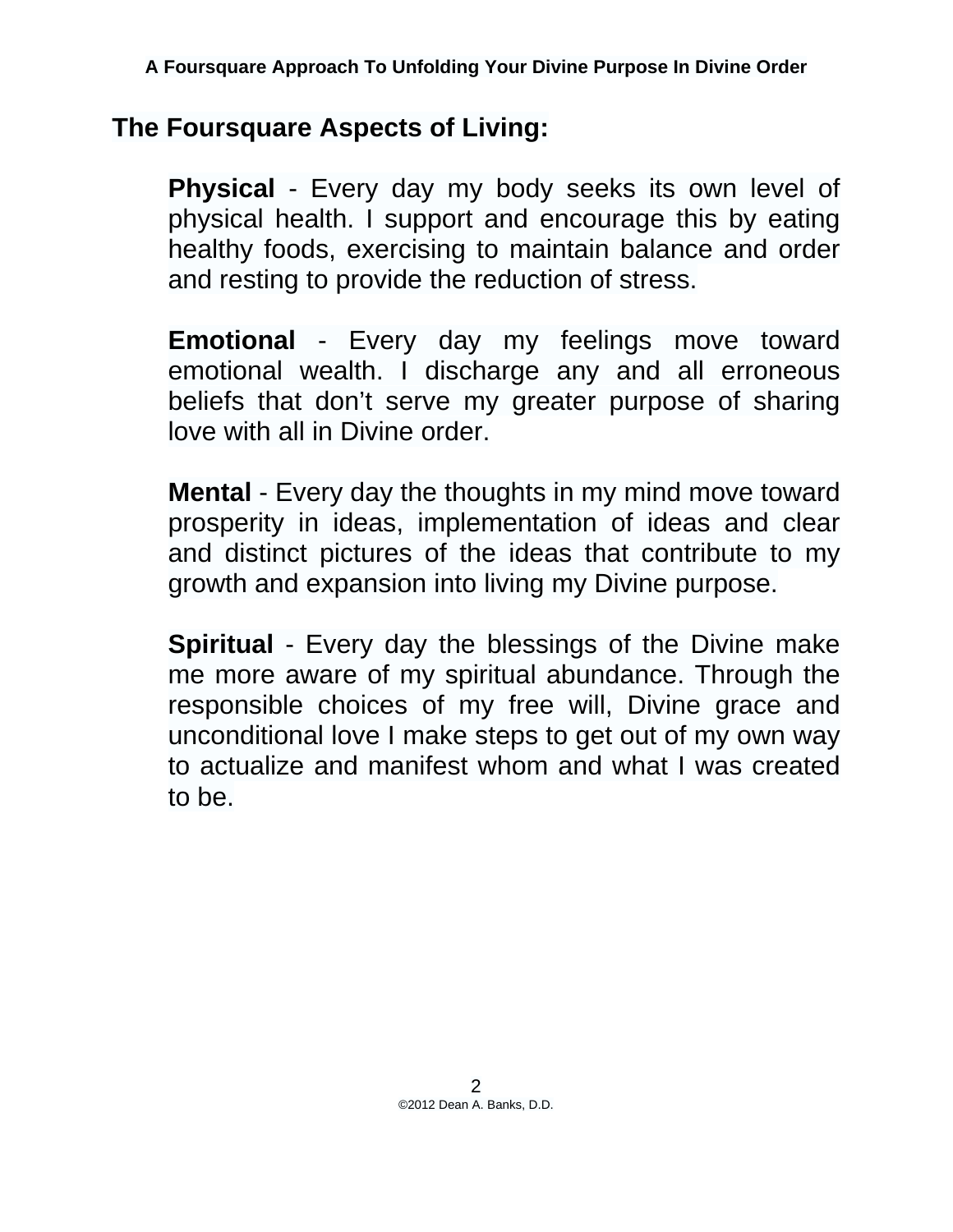# **The Foursquare Opportunities:**

**Prayer** - Each and every day I ask the Divine through prayer to provide a clear path for all to health, wealth, prosperity and abundance. Through extending my thoughts, feelings, actions and deeds toward others I daily remain in a state of ongoing blessings.

**Meditation** - Each and every day I meditate to listen to the still small voice of the Divine guiding and directing me toward the fulfillment of my Divine purpose in Divine order. Through minimizing my thoughts, emotions, actions and deeds I daily enter a state where I can remove the veil of illusion that fosters separation from the Divine.

**Service** - Each and every day I serve others by giving forth my talents, skills and abilities toward the growth and expansion of all. Through focusing my thoughts, emotions, actions and deeds toward the betterment of everyone I share Divine love into the world and awaken all to the Oneness of the Divine.

**Fulfillment** - Each and every day I educate myself more and more how to fulfill my Divine purpose in a perfect manner that stimulates and inspires me toward complete fulfillment. Through inputting the thoughts, feelings, actions and deeds of others into my plan of manifestation I benefit from the lessons learned as a result of their interactions.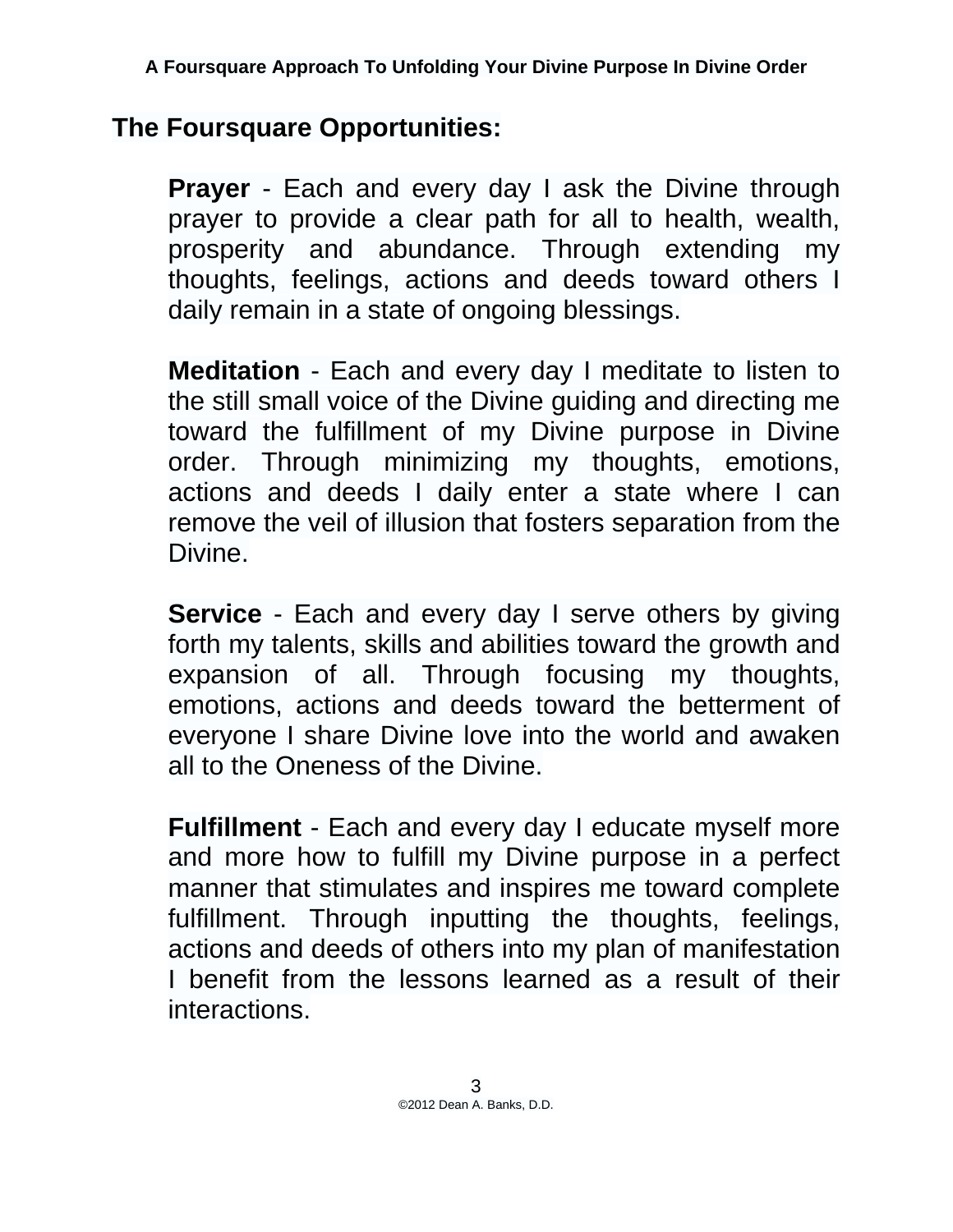# **The Foursquare Possibilities:**

**The Path to Health** – I daily allow the sensing of my surroundings to derive a meaning and passion about fulfilling my Divine purpose in Divine order by making the time each and every day to commune with my Higher SELF.

**The Path to Wealth** – I daily allow my feelings to not react by observing my environment and discerning my evaluations based on the facts and not the opinions of others.

**The Path to Prosperity** – I daily allow my thoughts to recognize that the power of love is from the Higher SELF within me and completely trust the guidance that it imparts.

**The Path to Abundance** – I know that everything in the omniverse is at my disposal to fulfill my Divine purpose in Divine order.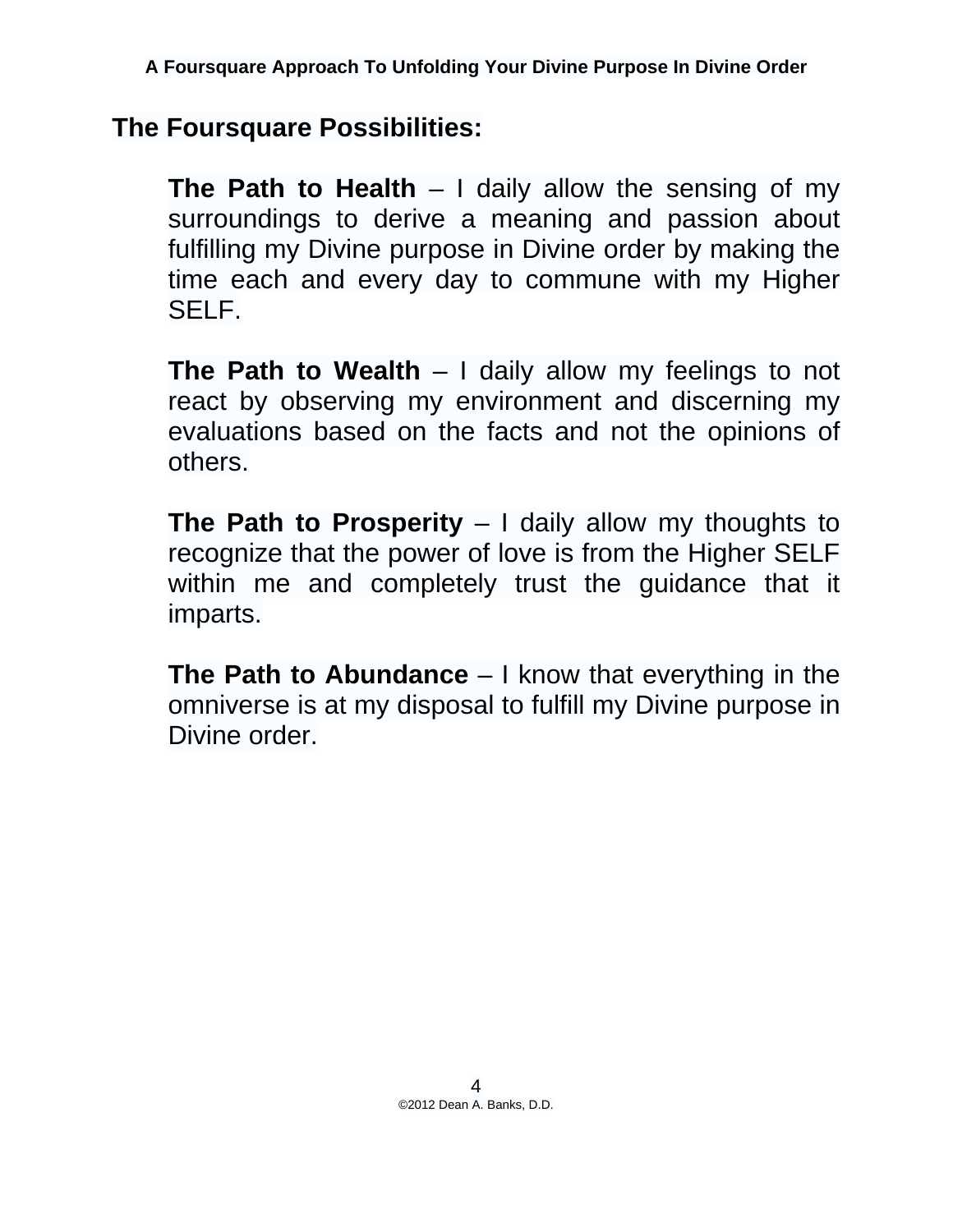# **The Foursquare Probabilities:**

**The Fulfillment of Health** – I direct my observation from sensing my environment to allow me to discipline myself in communing daily with the Divine. As a result, the Divine unfolds more and more into my world creating joy, understanding and peace.

**The Fulfillment of Wealth** – I direct my feelings to allow that when I live the truth that I experience from observing the facts and not relying on others' opinions, I align myself with Divine order.

**The Fulfillment of Prosperity** – I direct my thoughts towards the fact that when I express and share Divine love it blesses me with the awareness and guidance to manifest experiences that benefit all.

**The Fulfillment of Abundance** – I know that when I move toward fulfilling my Divine purpose in Divine order my Higher SELF reveals more and more opportunities that were always there but were beyond my perceived limited perspective.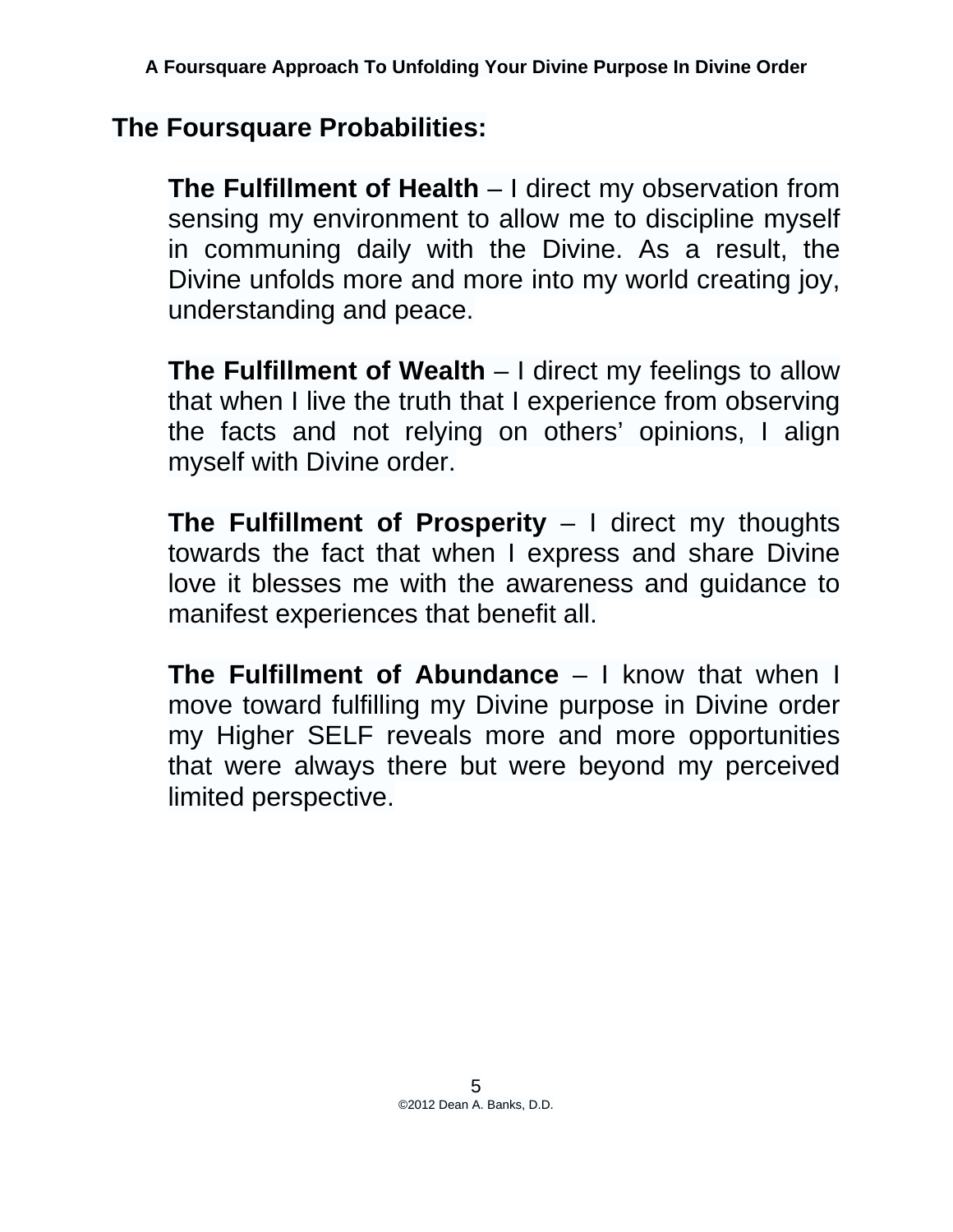# **The Foursquare Essentials:**

**I Am Health** - Every day I ingest the necessary chemical nutrients to sustain the healthy balance of my cells' ingestion, digestion and excretion. I optimize my physical body by exercising, meditating and getting the proper amount of sleep every day. I remind myself everyday that my health comes from my source, the Divine, and not from anyone or anything else. I express complete and perfect physical health every day by praying for guidance and well-being.

**I Am Wealth** - Every day I allow only the positive feelings of love to sustain my emotional center's realization, acceptance and allowance of ongoing wealth. I optimize my inner heart by relaxing, listening to the Divine within and discharging erroneous beliefs each and every day. I remind myself everyday that my wealth comes from my source, the Divine, and not from anyone or anything else. I express complete and perfect emotional wealth every day by meditating and listening for guidance from the Divine.

**I Am Prosperity** – Every day I use my mind to observe, evaluate and discern events, circumstances, situations, occurrences and the behaviors of people for the experiences only, without judging those who have committed any aberrant behaviors. I optimize my mental experiences by understanding that my thoughts are electro-chemically based copies of reality colored by my emotional beliefs and in reality I am prosperous in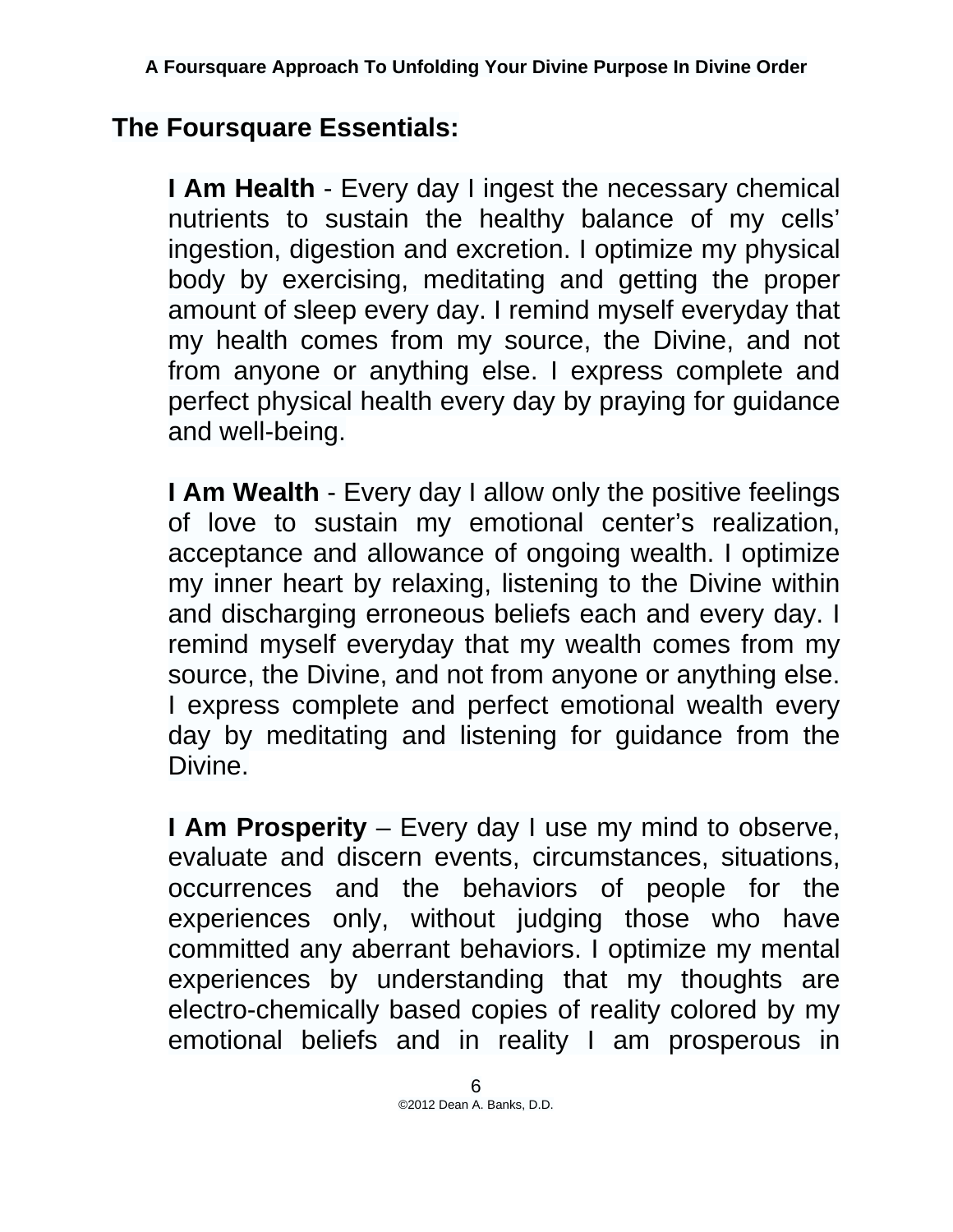everything I do. I remind myself everyday that my prosperity comes from my source, the Divine, and not from anyone or anything else. I express complete and perfect mental prosperity every day by serving others in helping them to balance their physical, emotional, mental and spiritual aspects of their being.

**I Am Abundance** – Every day I feel the presence of the Spirit of God within to sustain my allowance of Divine order and to manifest my Divine purpose perfectly. I optimize my spiritual awareness and experience by making the time each and every day to meditate on the presence of the Divine within. I remind myself everyday that my recognition, acceptance and allowance of abundance come from my source, the Divine, and not from anyone or anything else. I express complete and perfect spiritual abundance every day by allowing the fulfillment of my Divine purpose in Divine order.

**I am health. I am wealth. I am prosperity. I am abundance. I am peace. I am joy. I am complete understanding. I am the fulfillment of my Divine purpose in Divine order. I am THAT, I am.** 

May God bless all of you on your path to the awareness of our Oneness in spirit. You are a child of the Most High God and by grace we are all blessed with unconditional love.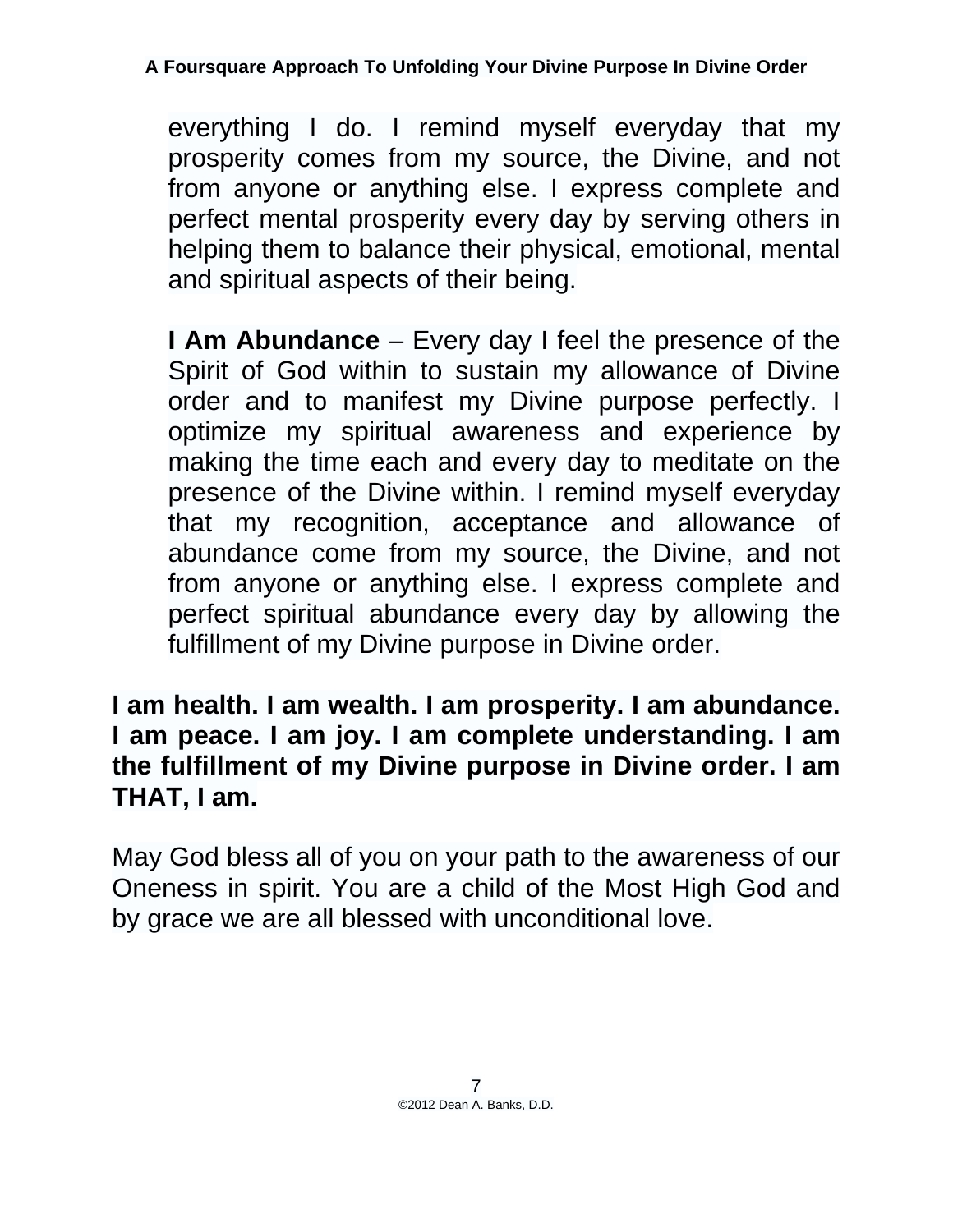# **My Daily Prayer: 12 Steps to Freedom**

Following is the revelation of my daily prayer entitled "**12 Steps to Freedom**." By affirming this prayer, setting your intention to behave according to these steps and meditating to receive inspiration and guidance, we can progress toward a deeper understanding of our individual purpose in life.

1. I am humbled by the presence of God in my life, the magnificence of creation and my ability to co-create in this vast universe.

2. I am never separated from the Divine. Any appearance of separation is an illusion of a perceived dualistic reality. All of creation is an extension of God.

3. I daily express my love to the Divine for creating me, my family, my friends and the entire universe in which I move and create.

4. Since all of what has been expressed by humankind is a part of me, I accept responsibility for being human and apologize to God for all reactions of fear and for an attitude of acceptance of separation from the divine.

5. I daily release all judgments of others and their actions realizing that they are as much a part of me as I am a part of them. I formulate my opinions based on facts and the simplest explanations of those facts.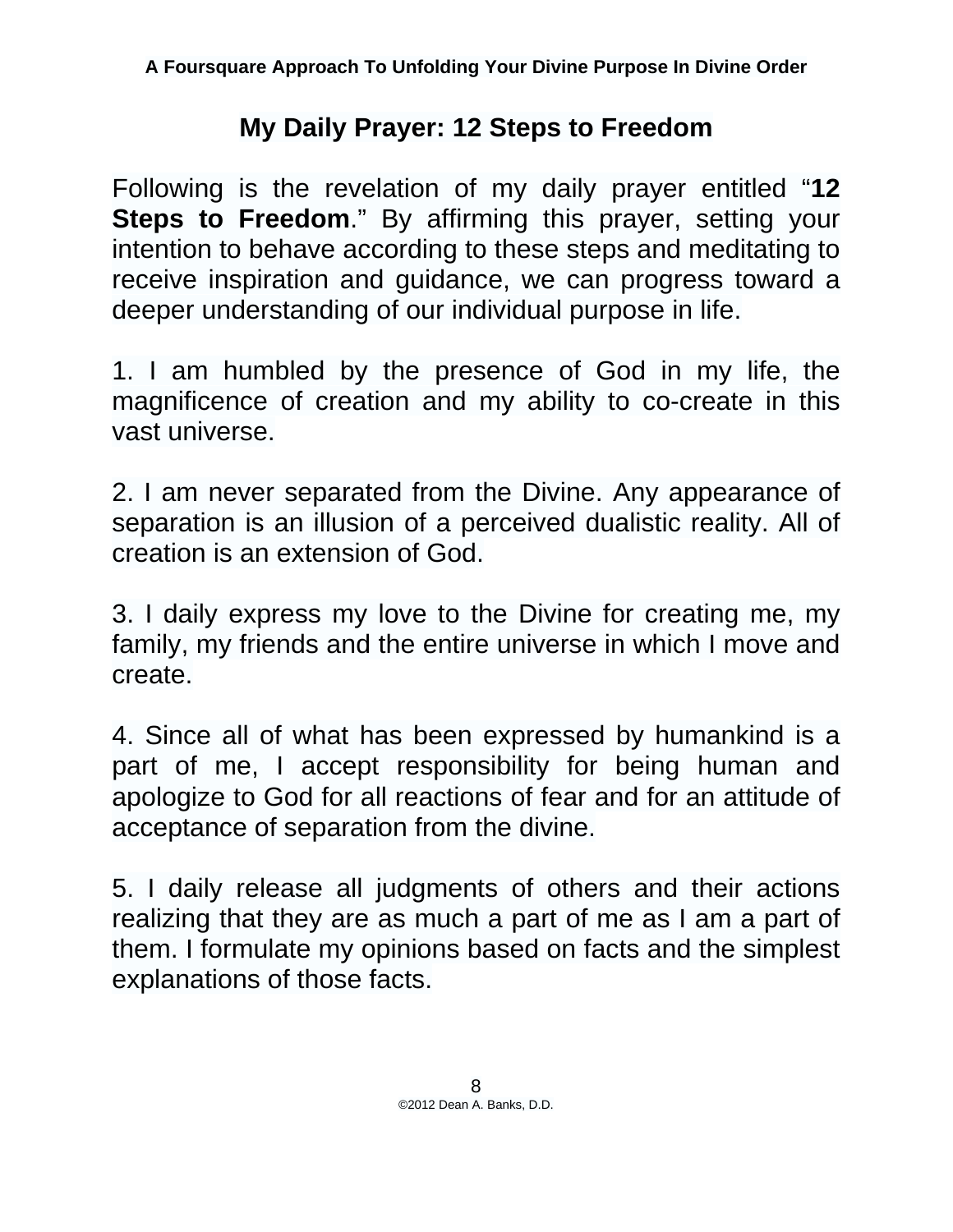6. I daily appreciate all people, places and things in my life. I appreciate and respect my body, my mind and my connection to the Divine.

7. I daily seek forgiveness for being distracted from the fact that I am a child of the Most High God and that through me, love, creativity and progress are expressed into all of life.

8. I daily release fear and reacting to situations with an ongoing perception and awareness of the whole picture. I embrace faith in my ability to pro-act with expressions of love, kindness and peace.

9. I am happy where I am right now because I choose to live in the present. I learn from the past, embrace the present and move peacefully into my future.

10. I daily give thanks for the blessing of life that God has bestowed on me. I live and breathe in an ongoing state of gratitude for my health, wealth, prosperity and abundance.

11. I daily seek a state of peace, because this is a state where all of my needs have been met, all of my wants are understood, all of my desires are completely clear and all of my expectations have been realized.

12. I make time everyday to relax, go within and listen to the still small voice of God guiding and directing me to the joy, peace, beauty and fulfillment I seek.

See the video at http://www.spiritualityguidance.com/twelvestepstofreedom.html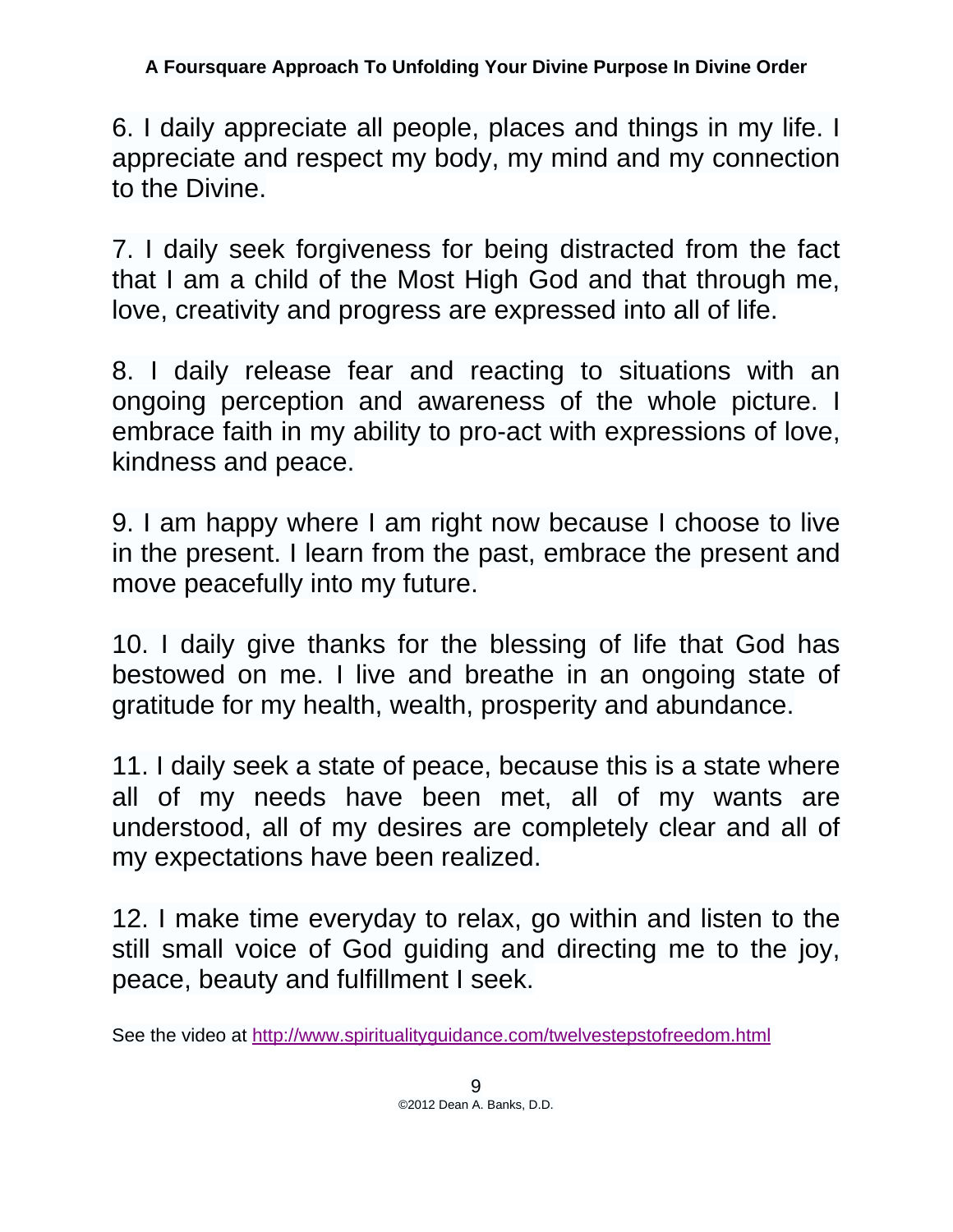## **Journey To Oneness**

Deep within you is a center of peace The Divine Infinite Spirit is there From this center came all of creation From a single point of Divine projection

Everything was created We sense some of this creation Most of it we don't sense at all It is there and we exist within it

You were created in love You received the breath of life and became a living being You are connected with everything that exists And everything that exists is connected with you

You have been given the gifts of free will, grace and love Everything you need to unfold your Divine purpose in Divine order Your entire life is the venue in which the play of life takes place It is your stage, your production and your vision that makes it happen

Discharge erroneous beliefs of lack and limitation This is an abundant omniverse designed for you to grow and expand Infuse your beliefs with the approval of the presence of the Most High If what you do contributes to Divine wholeness then express it completely

If what you do takes away anything from another then educate yourself, Edify yourself; work at being the best you can be Unfold your Divine purpose in Divine order by listening to the still small voice of God Do what the Divine instructs you to do to become completely fulfilled

Stop looking outside of yourself for the answers Look within and experience the expanse of the omniverse It is outside of you AND inside of you Everything that ever was, is and will be is there…deep within

Align yourself with the presence of the Divine Go to the Divine Source to access the presence The knowledge, the power and the creativity that is here for you To co-create the life that you divinely desire

Live in health, wealth, prosperity and abundance It is your divine right, it is your destiny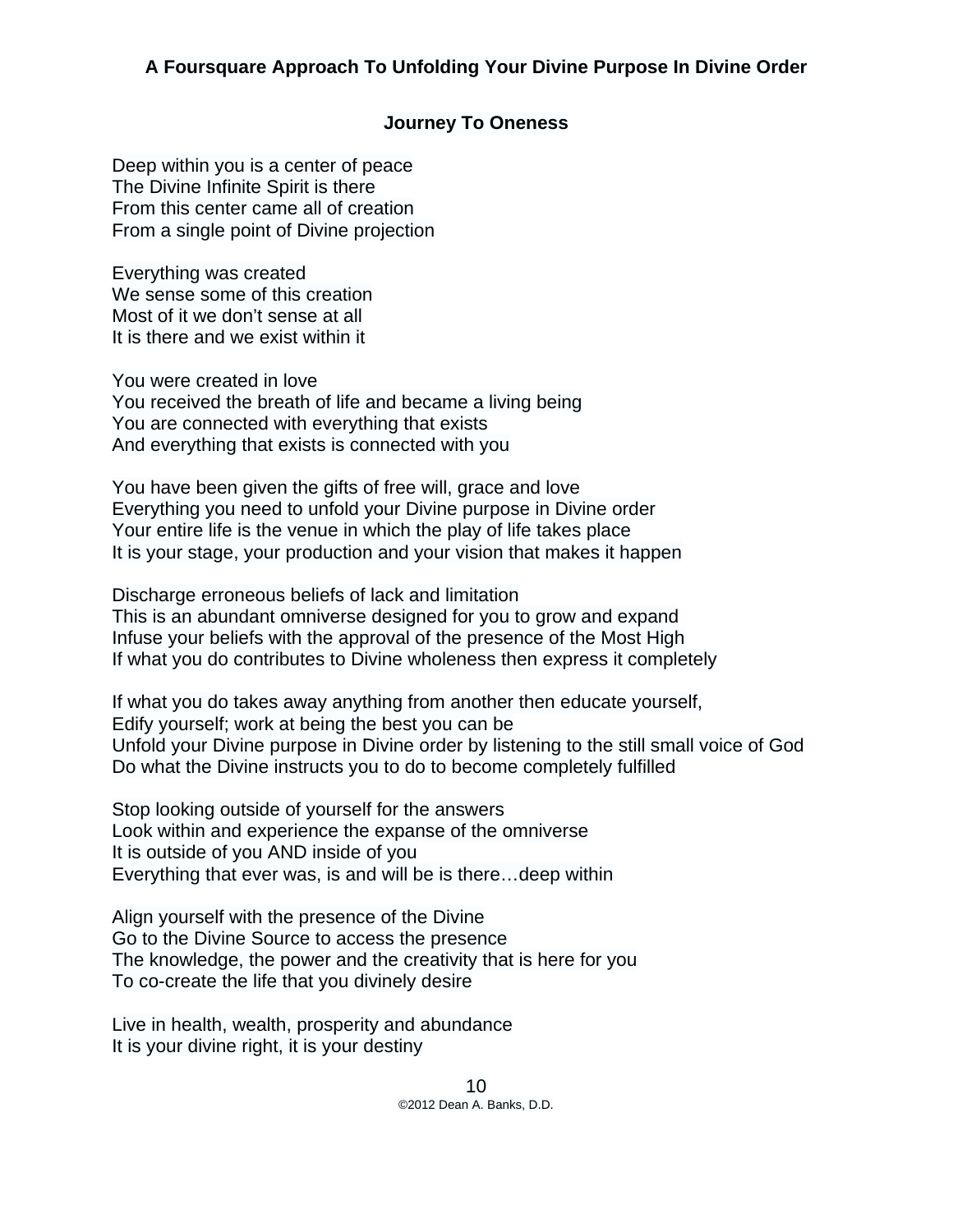Reject anything that anyone says about who you are You are a child of the Most High God

Utilize the gifts you have been freely given to create the life of your dreams Be diligent, be focused, and be aware Let go of any and all distractions from becoming whom and what you were created to be It is up to you to allow, not resist

Give your energy to that which brings you into complete fulfillment of your purpose You can do it. God has made sure of it Open your eyes to the truth and serve humankind with your talents, skills and abilities That is your gift to them and your gift from God is the fulfillment of your Divine purpose

Be peaceful, be joyous, be understanding Where you are now someone else will be someday How you treat them is how you will grow into Divine love They are a part of you as much as you are a part of them

When you love your neighbor you love God When despise your neighbor you are reacting to the part of them that doesn't know God Send them love and peace by understanding where they are Help them to become the best that they can be and you will become the best you can be.

We are all connected with everything in this vast omniverse We affect it as it affects us Broadcast as much love as you possibly can And reap the harvest of peace

Always remember that the Divine is just a breath away Giving you everything you need to become what you were created to be Nurture that Divine seed within And live a blessed and loving life.

See the video at http://www.spiritualityguidance.com/journeytooneness.html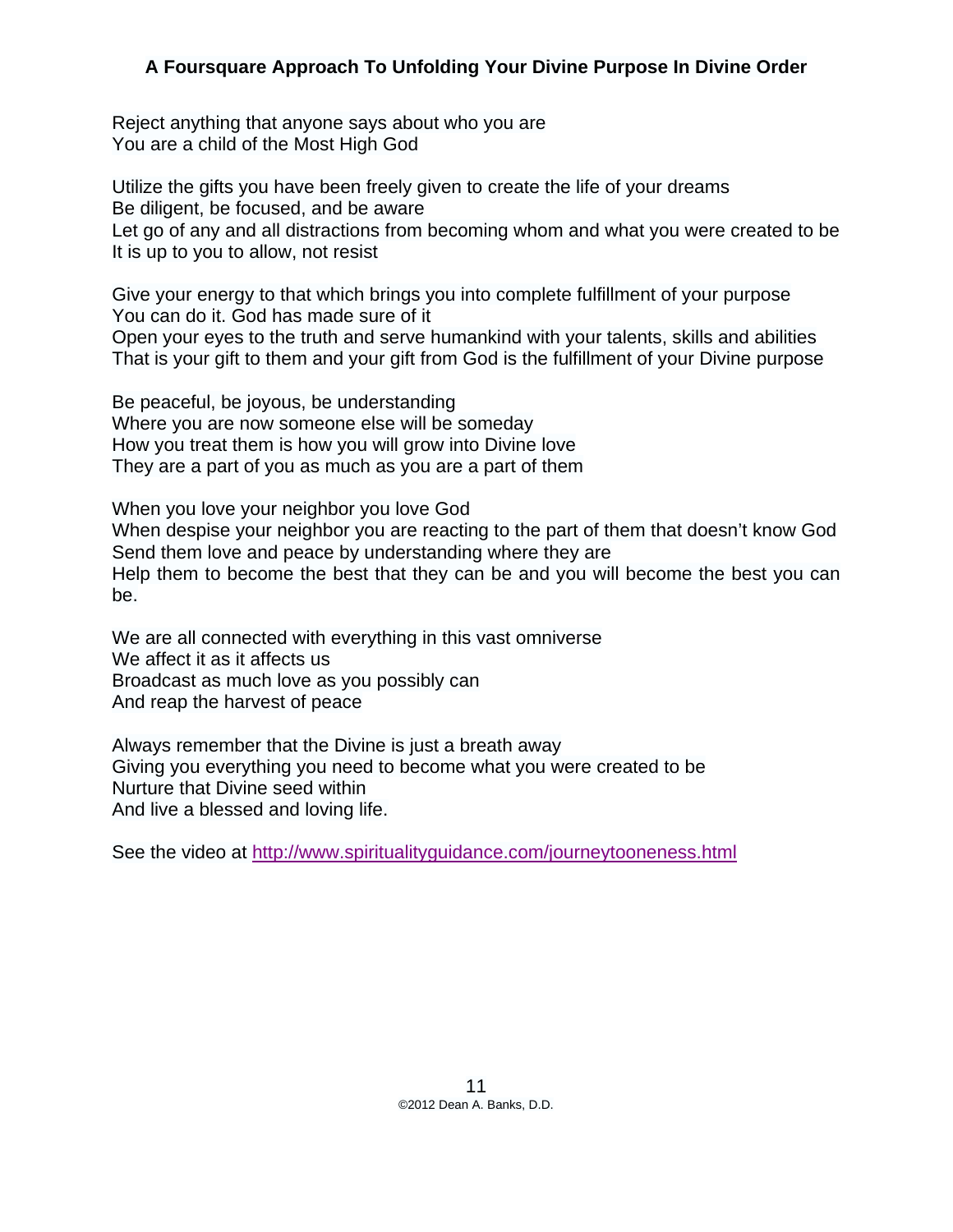#### **Spiritual Growth: Articles Of Expectation**

Order the book Spiritual Growth: Articles of Expectation by Dean A. Banks, D.D. This book shows you how to scientifically discover your own truth.

https://www.createspace.com/3691279

http://www.facebook.com/spiritualgrowthbook

## **Service In Prayer Website:**

Please visit our new site Service In Prayer and take an active role in praying for others. There is nothing more rewarding to our spirit than to extend a helping hand to others in need. Thank you for your love and ongoing involvement. ~Dean A. Banks, D.D.

http://www.spiritualityguidance.com/serviceinprayer/

https://www.facebook.com/ServiceInPrayer

## **Spirituality Guidance Channel:**

Please visit the Spirituality Guidance channel for up-to-date resources from teachers in Spirituality to art, music and videos. Make our channel a place where you can learn from many inspired and loving people. Thank you for checking us out! ~Dean A. Banks, D.D.

http://www.spiritualityguidance.com/

https://www.facebook.com/spiritualityguidancechannel

#### **Other Websites:**

Please visit these websites for additional information. ~Dean A. Banks, D.D.

Spiritual Quotes by Dean A. Banks, D.D.

Spiritual Gifts

Life By Design – Expect Your Desires

Random Acts Of Kindness